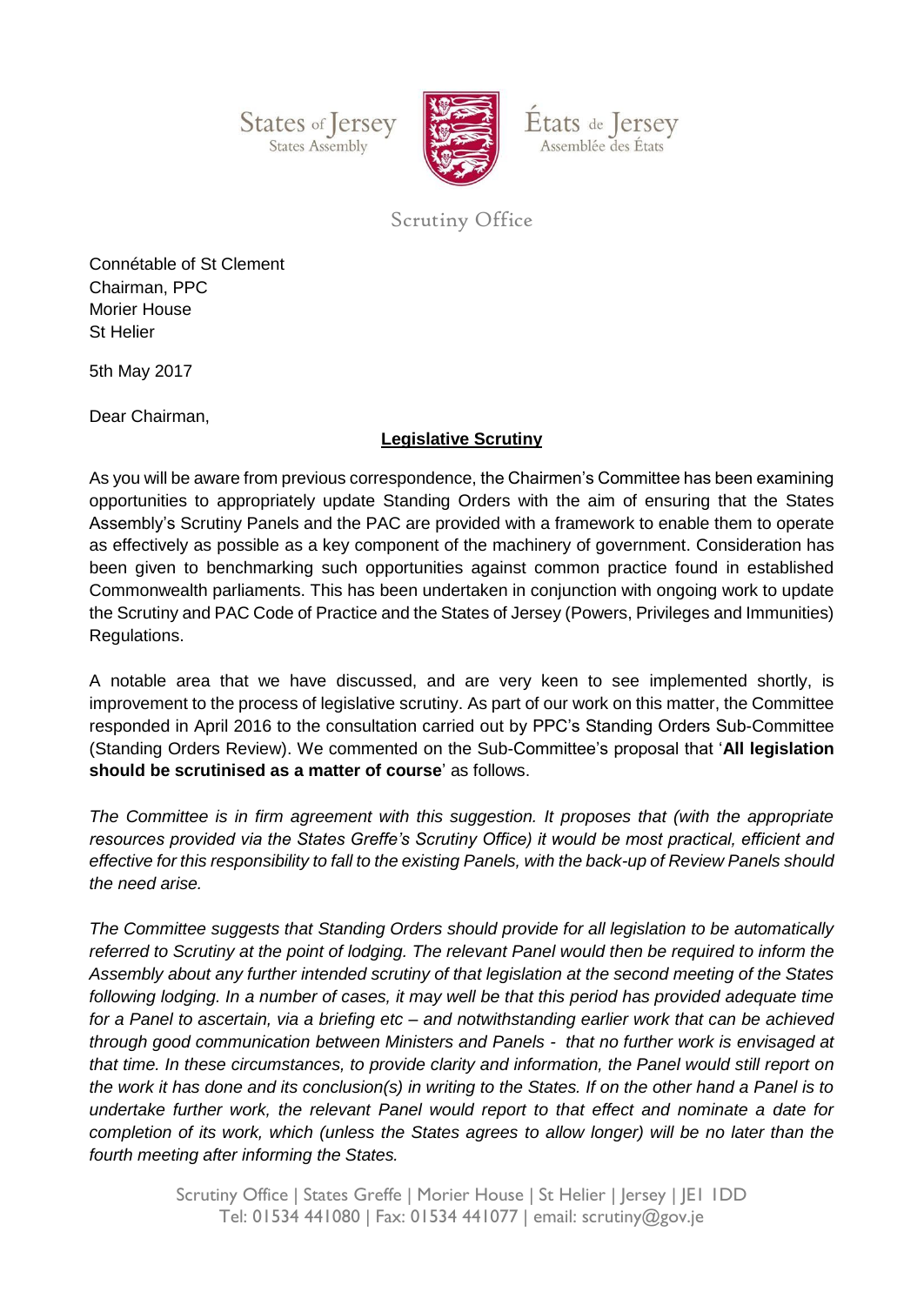*It is anticipated that all legislative scrutiny would be completed within the phase outlined above, which could be reflected in the relevant Standing Orders. However, if this process (or similar) is approved, the Committee would suggest that the principal of enabling referrals similar to those in SO72 should remain, established between second and third readings to account for cases of unforeseen matters arsing during debates.* 

Having recently re-visited this area, we have agreed to write to inform you that, whilst we maintain almost all of the above, we do now believe that the the establishment of a permanent 'Legislative Scrutiny Panel' as back-up capacity to the existing Panels would be preferable to using Review Panels for such purpose. I attach an outline framework to help illustrate how our proposals may work.

You will also see attached a parallel proposed framework for the scrutiny of Propositions. This appears to be a timely opportunity to revise this area, which we suggest would be of benefit in a number of ways, including:

- help underpin the importance of Scrutiny within the machinery of government
- provide far more clarity and certainty to Ministers and those Members serving in Scrutiny about the timing of scrutiny work, reducing the confusion and conflict that arises within the current framework
- encourage more effective, focused and timely scrutiny as a result of the certainty of process
- encourage meaningful and earlier engagement between the Executive and Scrutiny as policy develops (eg briefings on progress and communication about forthcoming work), due to the certainty of the initial stage of referral to Scrutiny
- provide the opportunity for greater inclusivity of members in policy development, due to the guaranteed initial referral stage (eg see above bullet point)
- as a result of all of the above, provide for better and more informed policy and decision making

My Committee believes that these are important, priority matters and we would be grateful if you could provide us with an update about the progress made developing related amendments to Standing Orders and the anticipated timeframe for such proposals to reach the States Assembly. We would be very happy to discuss our ideas with you if that would be of assistance, and/or comment on any proposals you may have developed.

Yours sincerely,

Deputy J.A.N. Le Fondré President, Chairmen's Committee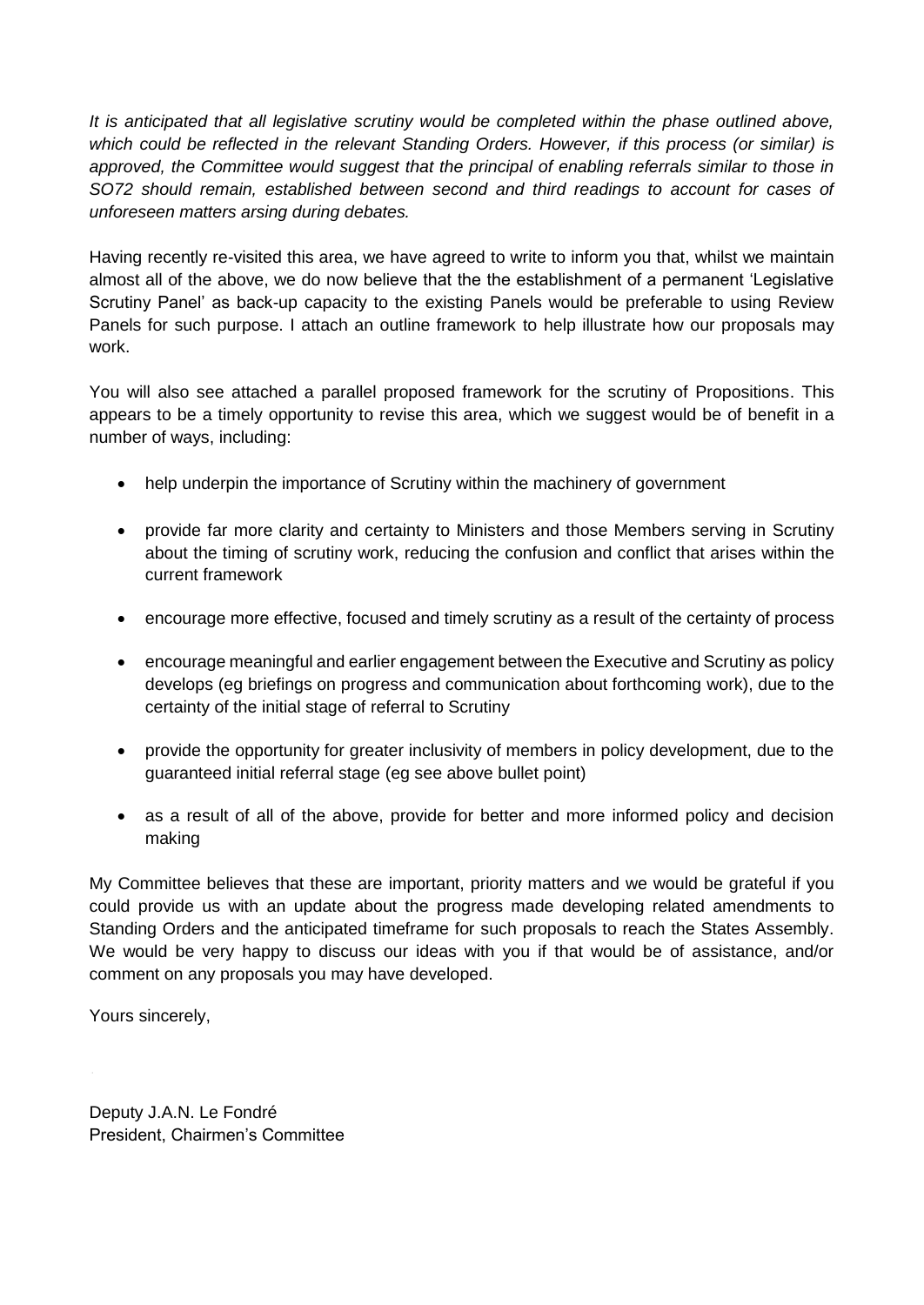## Chairmen's Committee: Outline Proposal of framework for Legislative Scrutiny